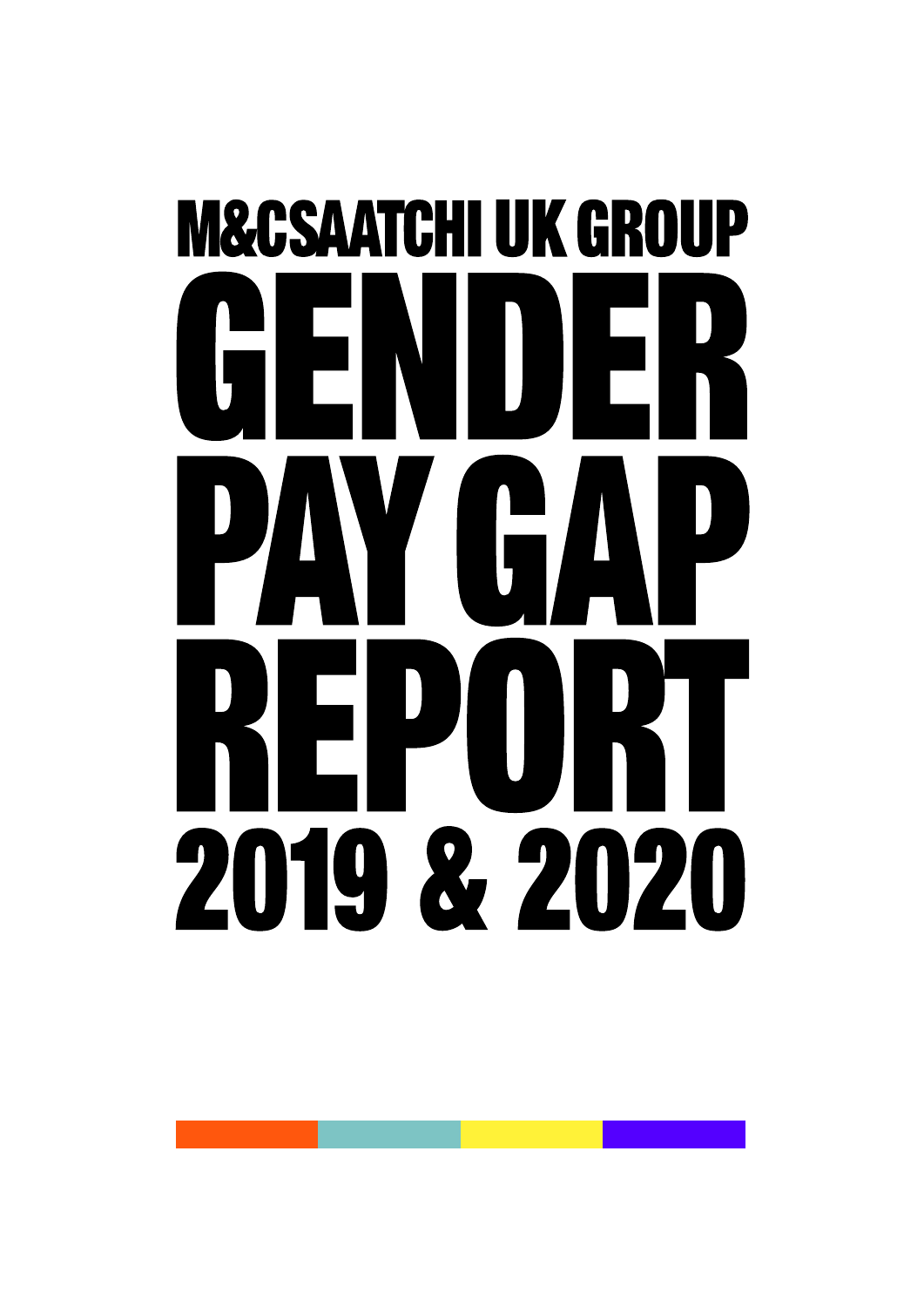

## Gender Pay Gap Report

I joined M&C Saatchi as Global Chief People Officer in April 2021.

I am pleased to find that M&C Saatchi had already committed to publishing its gender pay gap report, despite being made up of a number of smaller businesses that individually remain under the threshold for statutory reporting. I believe that transparency is a key part of holding ourselves accountable for progress within our business.

We are sharing our report later than normal due to a number of factors, however we are committed to sharing our 2021 data by the end of the calendar year, ahead of the normal reporting timeframe.

This report shares our gender pay gap for 2019 and 2020 – using snapshot data from 5th April in both years respectively. In this report, we share data on all UK employees – including those in our UK businesses and those in global group roles, based in the UK. Whilst I am pleased to see that we are making progress, I am disappointed that our pay gap remains at its current levels and remain committed to ensuring it reduces over time.

Myself, the rest of the Executive Committee and the Board are making a commitment to place Diversity, Equity and Inclusion (DE&I) at the heart of how we operate. We believe this starts with our purpose to Navigate, Create and Lead Meaningful Change for both ourselves and our clients. It is also rooted in our operating principle and belief that Diversity of Thought is a creative necessity. This requires diverse representation in our teams and as well as making us highly competitive, will make us an increasingly great place to work.

We have established a clear DE&I strategy which details our vision, approaches and objectives and we will be working with colleagues across all levels of our business to deliver the required changes. A key part of that strategy will include us removing systemic barriers to the attraction and progression of female talent and thereby ensuring we tackle the gender pay gap overtime.

### **Mark Dickinson-Keen**

Chief People Officer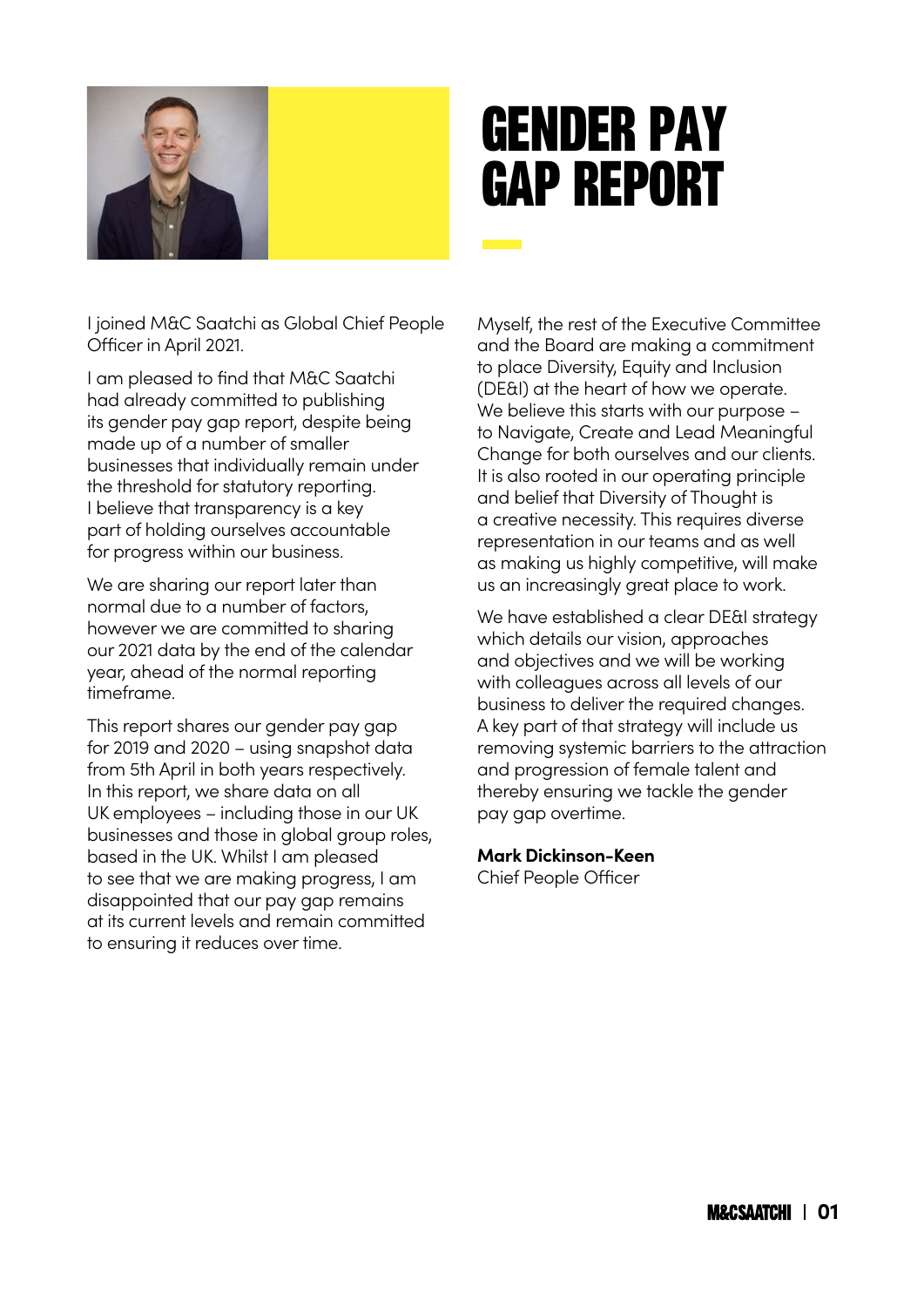

The number of male and female UK employees is captured as of 5th April for both years (the snapshot date). As at the snapshot date, the proportion of male and female UK employees at M&C Saatchi Group is as follows:

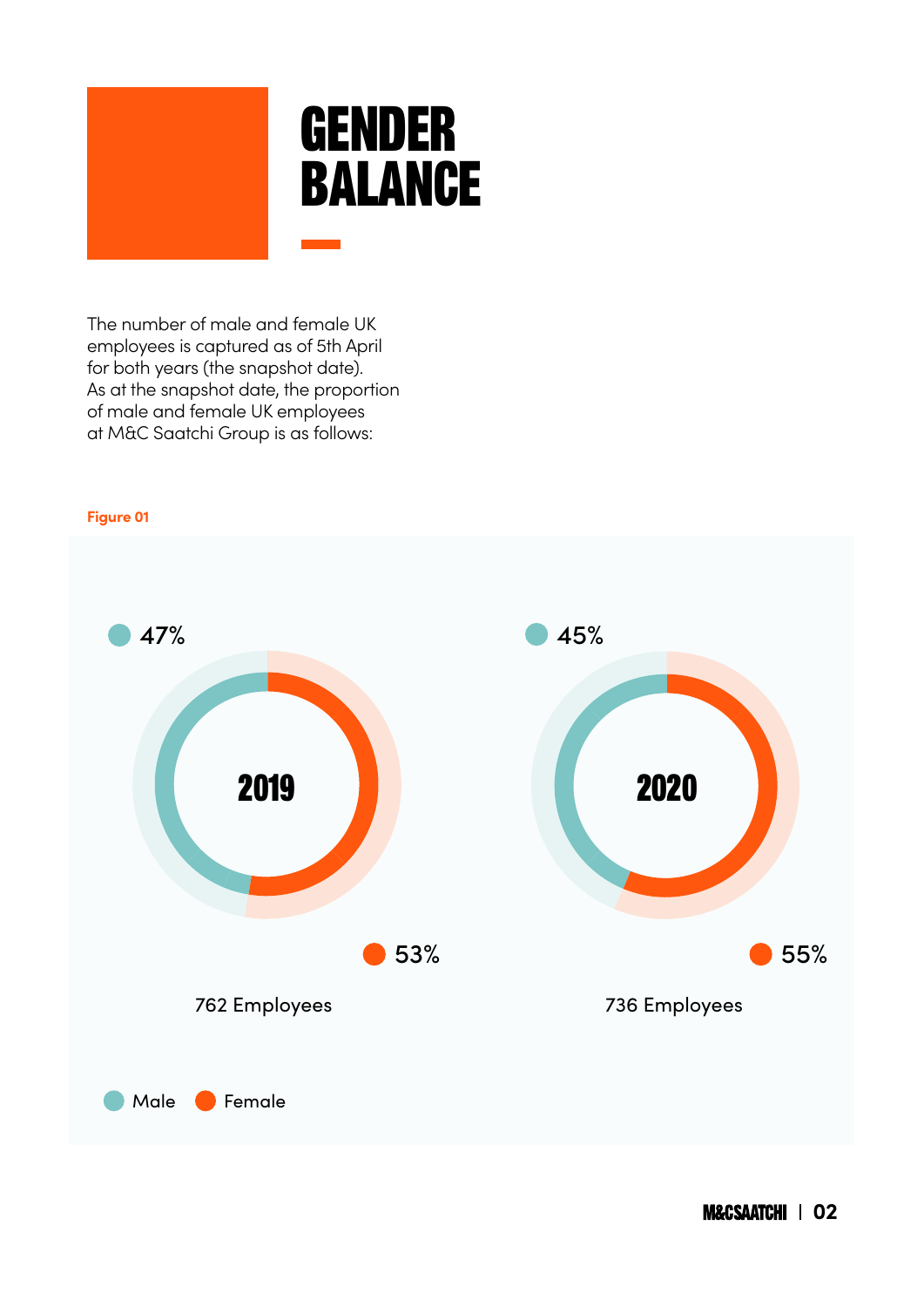### **GENDER** Pay Gap

The gender pay gap shows the mean and median difference in hourly pay between all men and women employed in a business.

The mean pay gap highlights the difference in the average hourly rate of male and female pay.

The median pay gap highlights the difference between the midpoints in the range of male and female hourly pay.

This is not the same as equal pay, which is the legal requirement for all employees to be paid the same for doing the same or similar work.

In contrast, the Gender pay looks at the average of hourly pay for male and female employees.

This report is based on the total full pay received by male and female UK employees\* during the months of April 2019 and 2020 respectively (the relevant pay period).

Employees who were not in receipt of full pay have been excluded from the report as per the Government guidelines. These include employees in receipt of statutory maternity, paternity, adoption or shared parental leave pay, statutory sick pay, unpaid leave, Limited Liability partners and employees on furlough leave under the Coronavirus job retention scheme (not topped up to their usual full pay). The number of employees excluded for 2019 is 24 and 128 employees for 2020.

**\*(2019 – 738 employees, 2020 – 608 employees)**

### Mean **Dealer Strategies and Median**  $\bullet$  37.1%  $\bullet$  31.1% 2019 2020 As of the relevant pay period in 2020, on average, women earn 31.1% per hour less than men. At the midpoint, women earn 24.1% per hour less than men. 2019 2020  $27.3\%$  24.1%

### **Figure 02**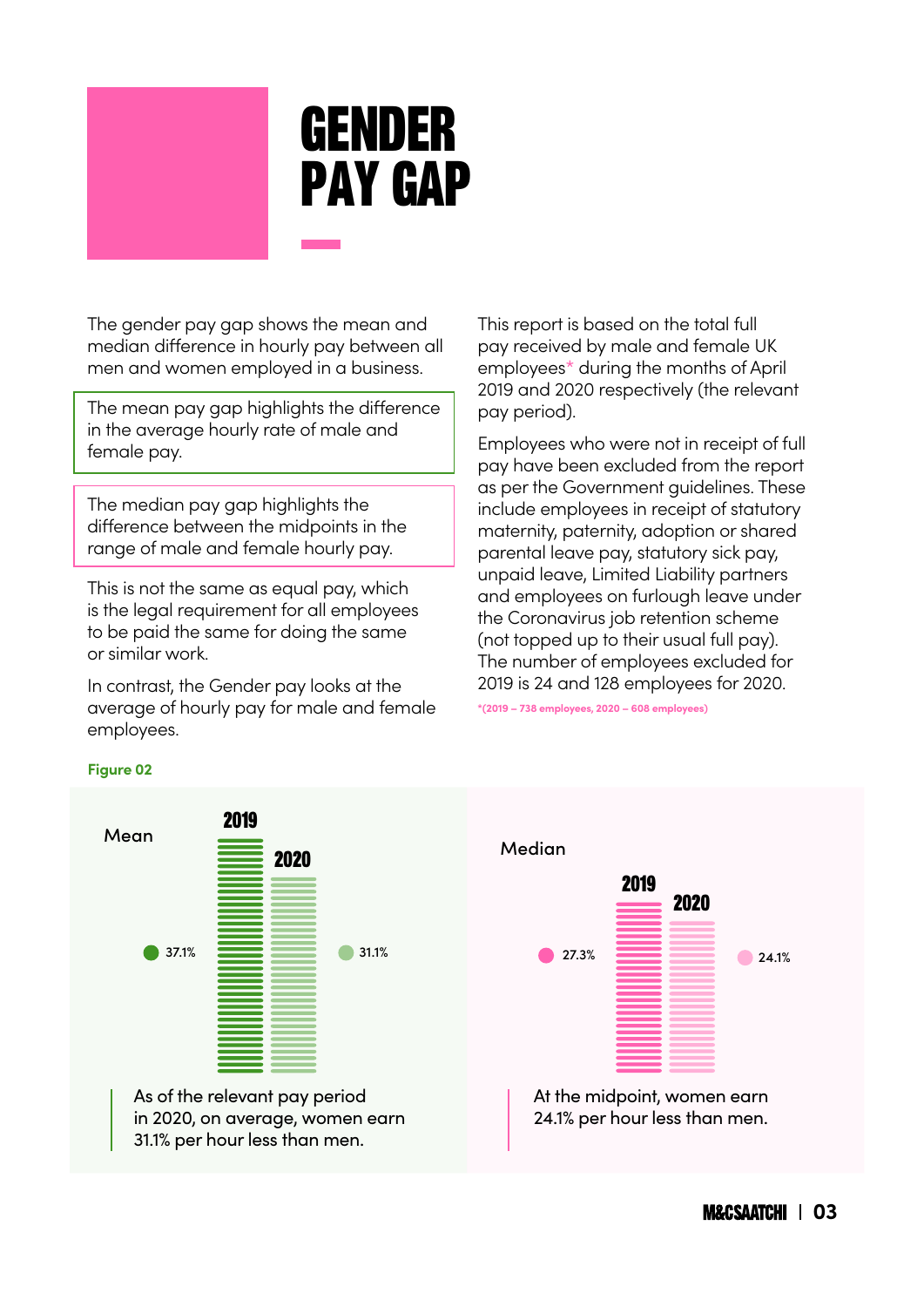

# **PAY<br>QUARTILES**

Pay quartiles show the proportion of men and women in different pay bands, with the workforce divided into four equal parts (quartiles). The pay quartiles are based on mean hourly pay as of the relevant pay period.

**Figure 03**

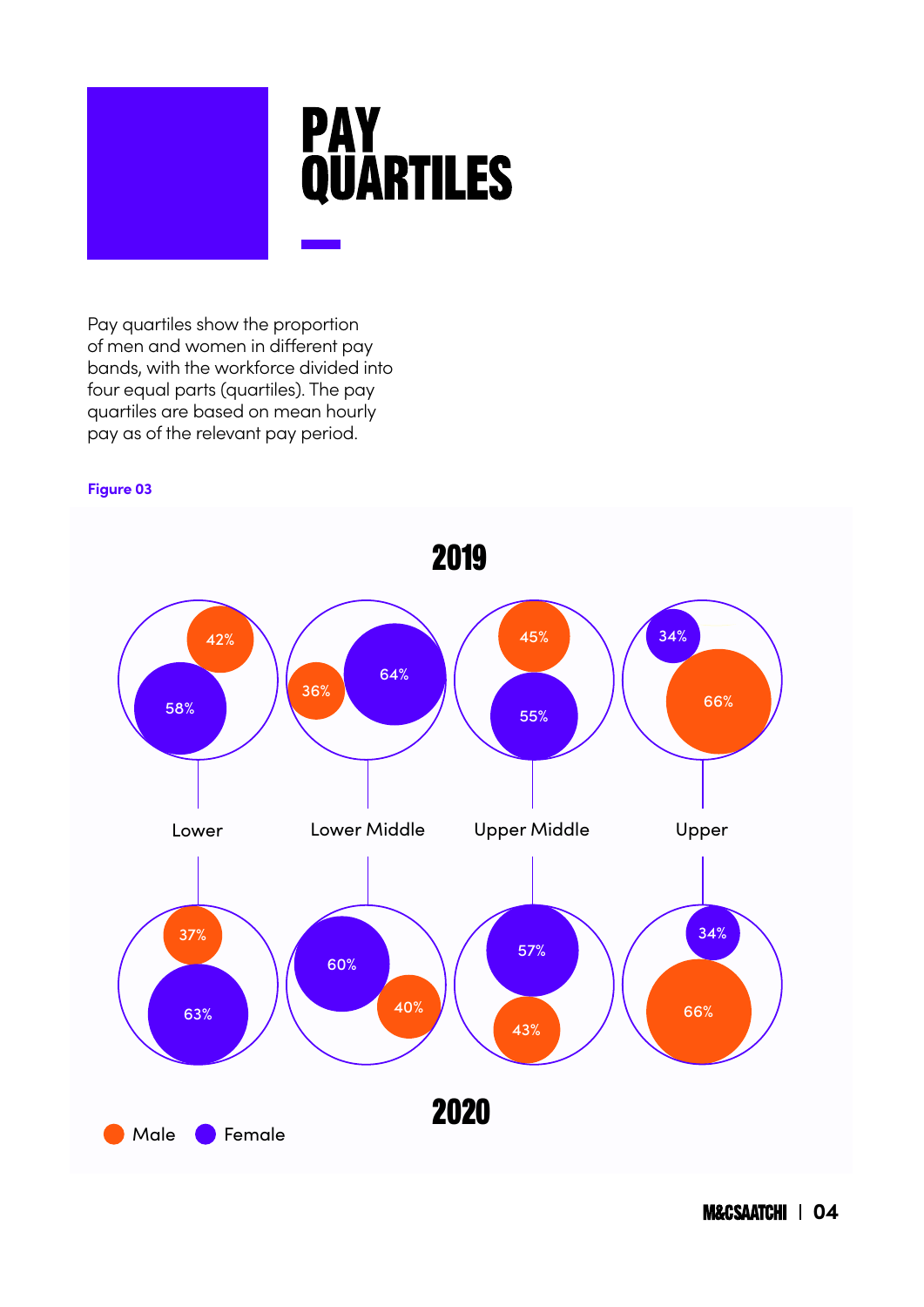

This shows the mean and median difference in total bonus payments received by men and women in the 12 months preceding the relevant period.

The bonus gap information is based on 256 employees in 2019 and 227 employees in 2020.



**M&CSAATCHI | 05**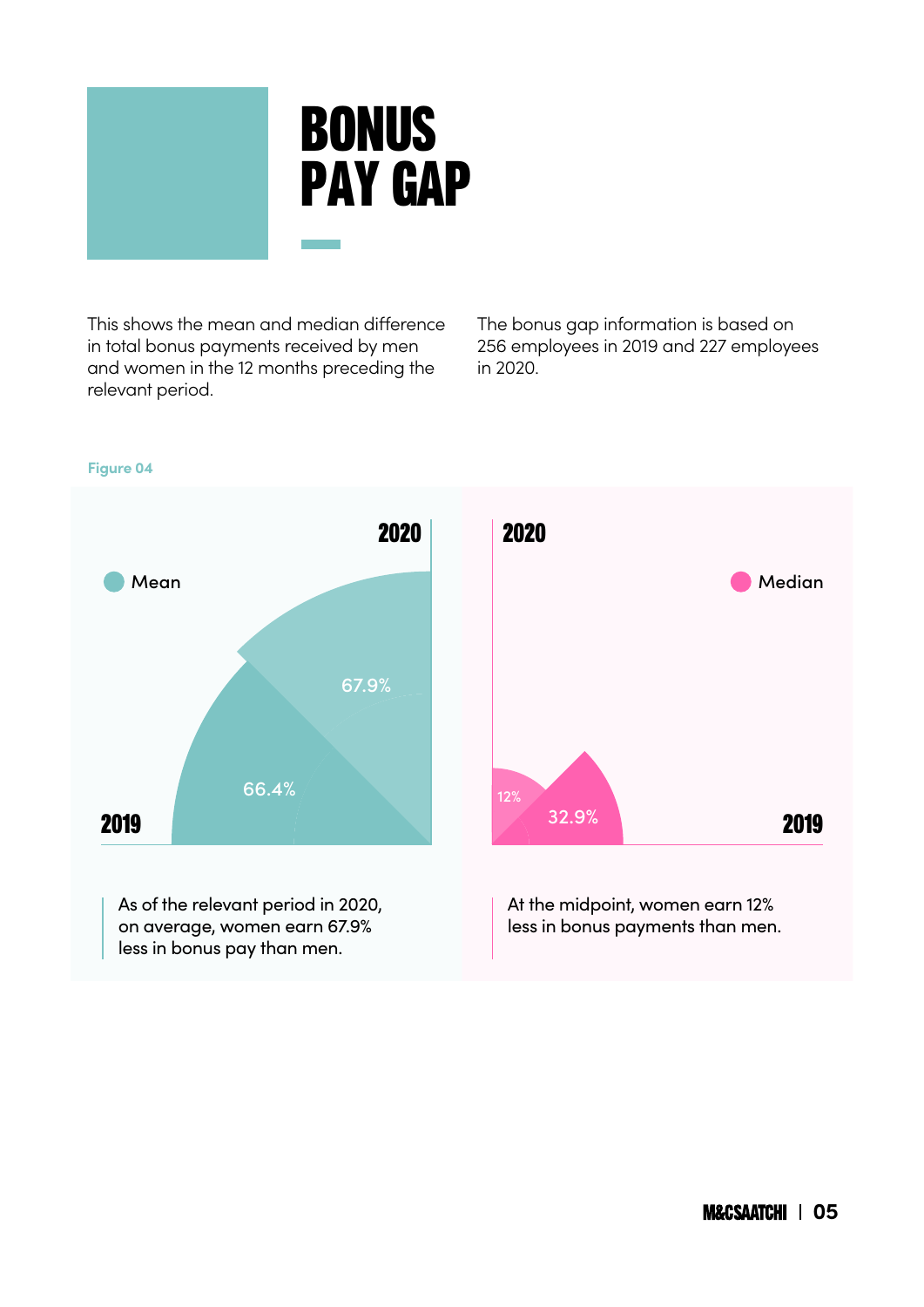

## **PROPORTION** receiving bonus

As at the relevant periods, the proportion of male and female UK employees**\*** who received a bonus in a 12-month period that preceded that period is as follows: **\*(2019 – 106 Males, 150 Females, 2020 – 89 Males, 138 Females)**

#### **Figure 05**

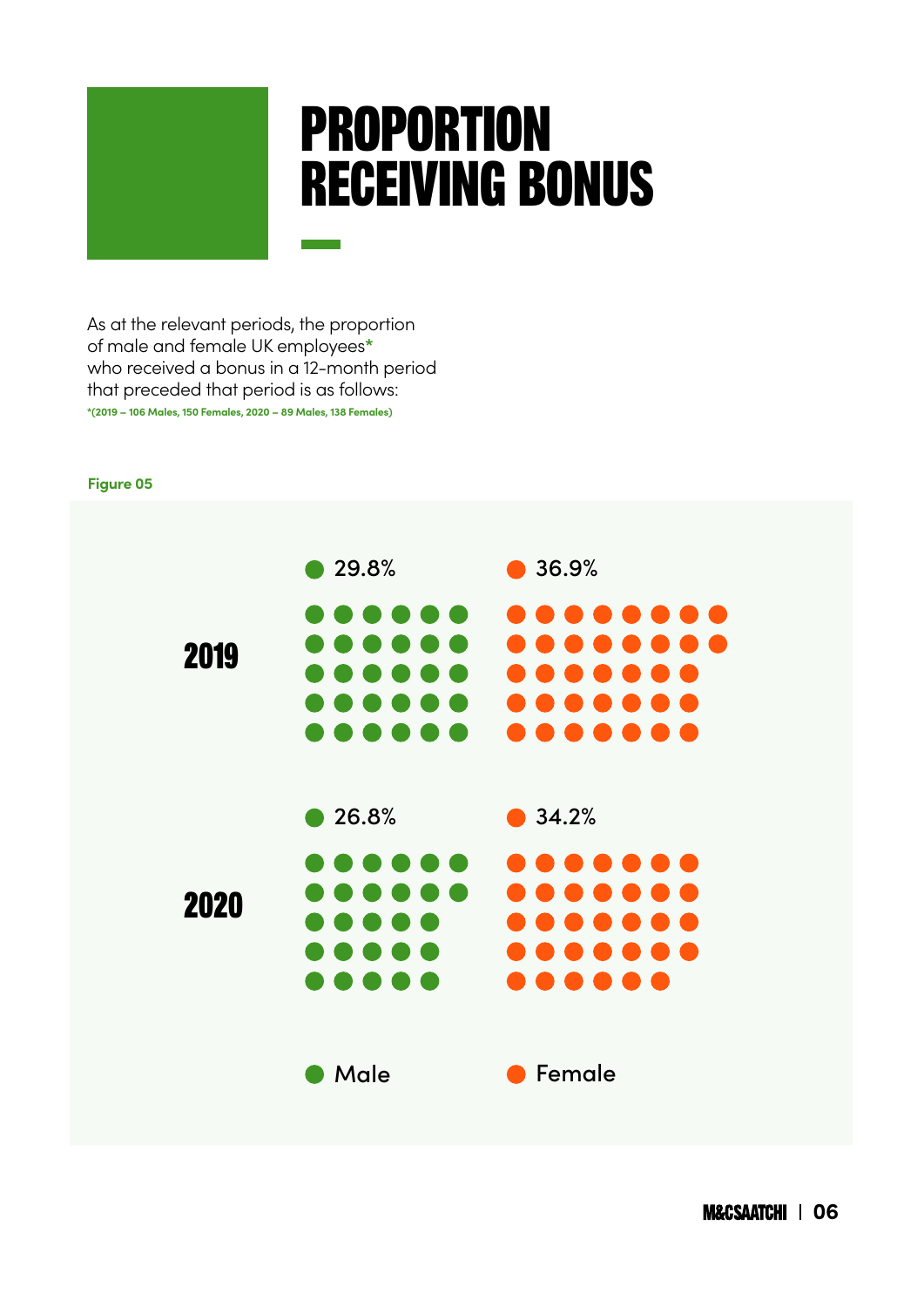### Understanding our Pay Gap

We are pleased to observe progress in some areas. Specifically, our overall mean and median pay gap have both improved in 2020, placing them at the lowest levels since reporting began.

In the 4 years that we have been reporting gender pay gap data, we are pleased to note an increase in the proportion of women in the upper middle pay quartile from 45% to 57% (figure 3). This proportion is representative of the overall proportion of women in the organisation and highlights a welcome increase in the proportion of women occupying senior positions.

We acknowledge a significant drop in the median bonus gap in 2020 (figure 4). There have been a number of internal changes within the business over the last 12 months which have resulted in a number of our senior leadership team leaving the business. We believe this contributed to the change.

At the same time, we also acknowledge areas where no or insufficient progress has been made in the last 12 months.

Specifically, the proportion of women in the upper pay quartile remains static at 34% (figure 3), a level that is considerably lower than the overall proportion of women in the organisation. Given that the single biggest factor impacting our gender pay gap is representation of women in senior positions, we are committed to address this imbalance.

At the other end of the pay scale, we see the proportion of women in the lower pay quartile increased to 63% female, a level

which is higher than the overall proportion of women in the organisation. Given an overall increase of female representation in our organisation, we accept that in the short term this may mean increased representation in the lower quartile as many of our entry level roles are occupied by women. At the same time, we are mindful of the need to minimise any systemic or unconscious gender bias when hiring for junior and/or administrative roles and ensure that we avoid over-representing women in what might be deemed traditionally female-roles.

Whilst we observe a meaningful drop in the median bonus pay gap, there remains a sizeable gap in the average bonus pay between men and women, a gap which has also increased in the last 12 months.

Overall, we recognise that a gender pay gap continues to exist and that ongoing work is required to drive down any such gap and face into any systemic barriers to doing so.

In summary, the data continues to underscore the persistent and widespread challenge that exists within our business and wider industry. To address this we are committing to a range of targeted actions including actively sponsoring the progression of women into our most senior positions, in order to realise the many benefits of truly diverse leadership.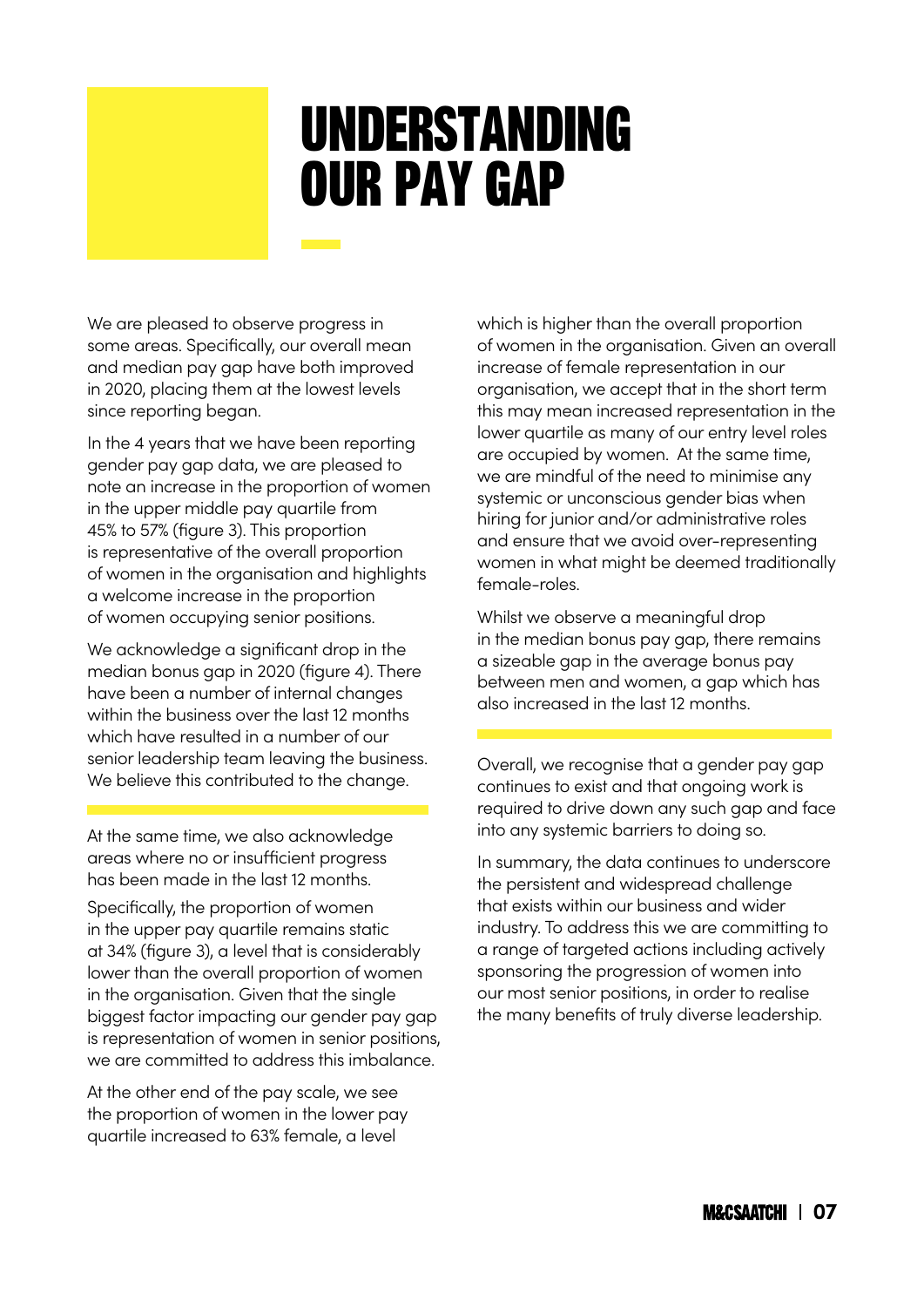### ACTIONS so far

We have sought to address gender representation and the gender pay gap with the following recent actions:

- Devising a group wide Diversity, Equity and Inclusion strategy which values difference and fosters an inclusive culture across all areas of operation.
- Implementing family friendly packages to further enhance our maternity and paternity leave.
- Introducing returner workshops to support parents returning from family leave.
- Launching new policies to recognise the additional support that may be needed by our diverse workforce - Menopause, Working Parent & Domestic Abuse training.
- Celebrating International Women's Day and introducing the Diamond Award to recognise stand-out performance amidst female and non-binary employees.
- Broadening the scope of our employee led network (Equals and Family) to focus on issues all genders face whilst continuing to shine a light and raise the profiles of our female and non-binary employees. Our equals and family networks are funded by the company and supported by senior sponsors.
- Rebranding of our graduate programme to Open House to provide online training to a more diverse future talent pool which now welcomes applications from non-graduates and graduates alike.
- Accreditation by the London Healthy Workplace which acknowledges a healthy, happy and productive place to work.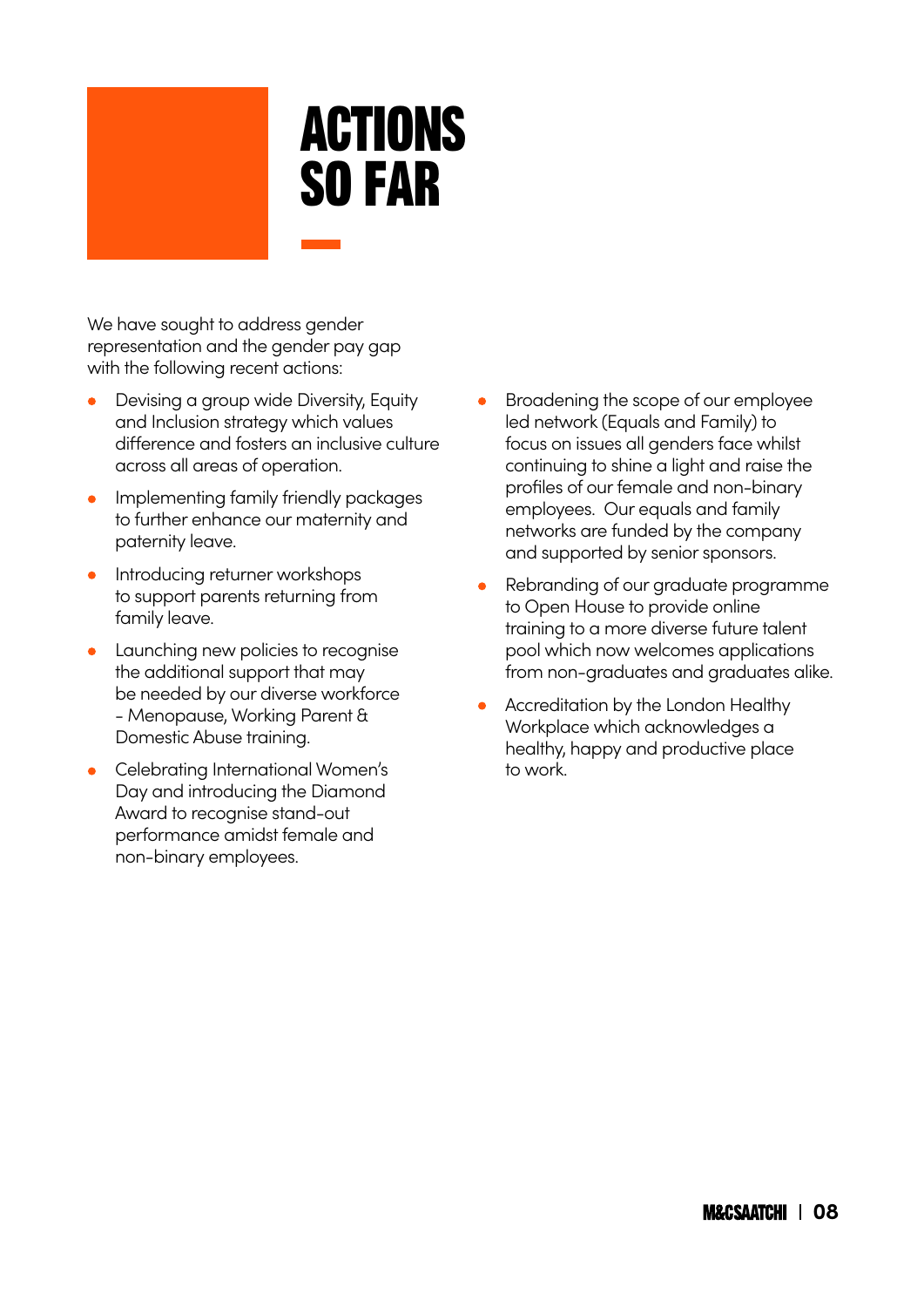

Reducing our current gender pay gap is a priority for us. As part of our DE&I strategy, we will focus on the following action areas to reduce our gender pay gap over time and foster a diverse, equitable and inclusive place of work.

| Attraction                                                                                                                                                                                                                                               | Progression                                                                                                                                                                                                                   | Culture                                                                                                                                                                                                                                                                                                                                  | Governance                                                                                                                                                                                                                                                                                                                     |
|----------------------------------------------------------------------------------------------------------------------------------------------------------------------------------------------------------------------------------------------------------|-------------------------------------------------------------------------------------------------------------------------------------------------------------------------------------------------------------------------------|------------------------------------------------------------------------------------------------------------------------------------------------------------------------------------------------------------------------------------------------------------------------------------------------------------------------------------------|--------------------------------------------------------------------------------------------------------------------------------------------------------------------------------------------------------------------------------------------------------------------------------------------------------------------------------|
| Review our employee<br>value proposition<br>to ensure it is an<br>enabler to attracting<br>female talent to our<br>organisation.<br>Review recruitment<br>processes and<br>systems, and upskill<br>hiring managers<br>to promote inclusive<br>practices. | Invest in programmes<br>of support,<br>development and<br>mentorship that<br>enable our female<br>talent to progress<br>in careers across<br>the group.<br>Identify any systemic<br>barriers to female<br>talent progression. | Continue to provide<br>ongoing learning<br>for all, as we shape<br>an inclusive lived<br>experience, where<br>our female talent can<br>realise their potential<br>and feel they belong.<br>Create the conditions<br>for Equals, (our<br>female and<br>non-binary focused,<br>employee led<br>network), to succeed<br>and be influential. | Establish an effective<br>governance<br>framework and<br>processes to ensure<br>a fair, consistent<br>and transparent<br>application of pay<br>and bonus across<br>the organisation.<br>Appoint a Group<br><b>Reward Director</b><br>to have oversight<br>of remuneration<br>practices and<br>a group-wide<br>reward strategy. |

Given our commitment to address any gender pay challenges identified at pace, we intend to prioritise progress on our Gender Pay Gap Report 2021. In doing so, we will feed findings into our overarching DE&I strategy and ensure we are prioritising the most impactful actions we can take as an organisation. We will also continue to openly share our findings and insight with the wider organisation.

Beyond that, we also commit to reviewing our approach to data collection and categorisation for future reports to ensure it is inclusive and representative of all genders including non-binary genders.